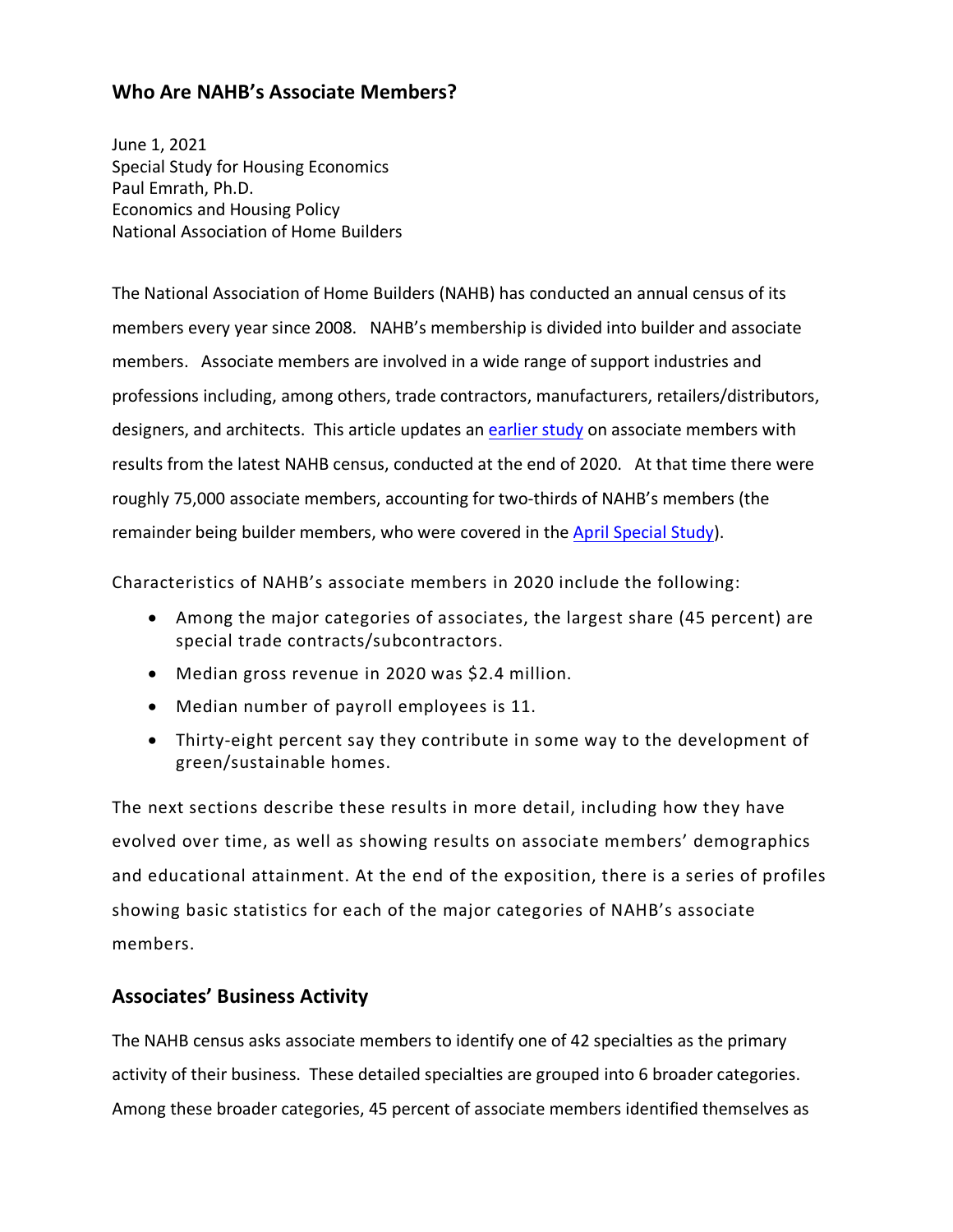subcontractors/specialty trade contractors, 12 percent have a professional specialty business (architecture, engineering, marketing, accounting, legal, etc.), 11 percent are retail dealers/distributors, 8 percent provide financial services, and 6 percent are wholesale dealers/distributors. The remaining 18 percent listed some "other associate" activity as their primary business (fig 1.).



#### **Figure 1. Primary Business Activity During 2020** *(Percent of Respondents)*

Between 2019 and 2020, the share of associates primarily involved in "other" associate activities (those not listed in the survey) declined by 3 percentage points, from 9 percent to 6 percent, while the distribution of associate members among the other primary activities did not change significantly.

### **Dollar Volume of Business**

The median dollar volume for associate members rose between 2019 and 2020, going from \$2.2 million to \$2.4 million. Twenty-three percent of associate members reported a 2020 dollar volume of less than \$500,000, 15 percent reported between \$500,000 and \$999,999, 32 percent between \$1.0 million and \$4.9 million, 10 percent between \$5.0 million and \$9.9 million, 4 percent between \$10.0 million and \$14.9 million, and 15 percent reported their dollar volume in 2020 at \$15.0 million or more (fig. 2). One percent reported no business activity at all in 2020.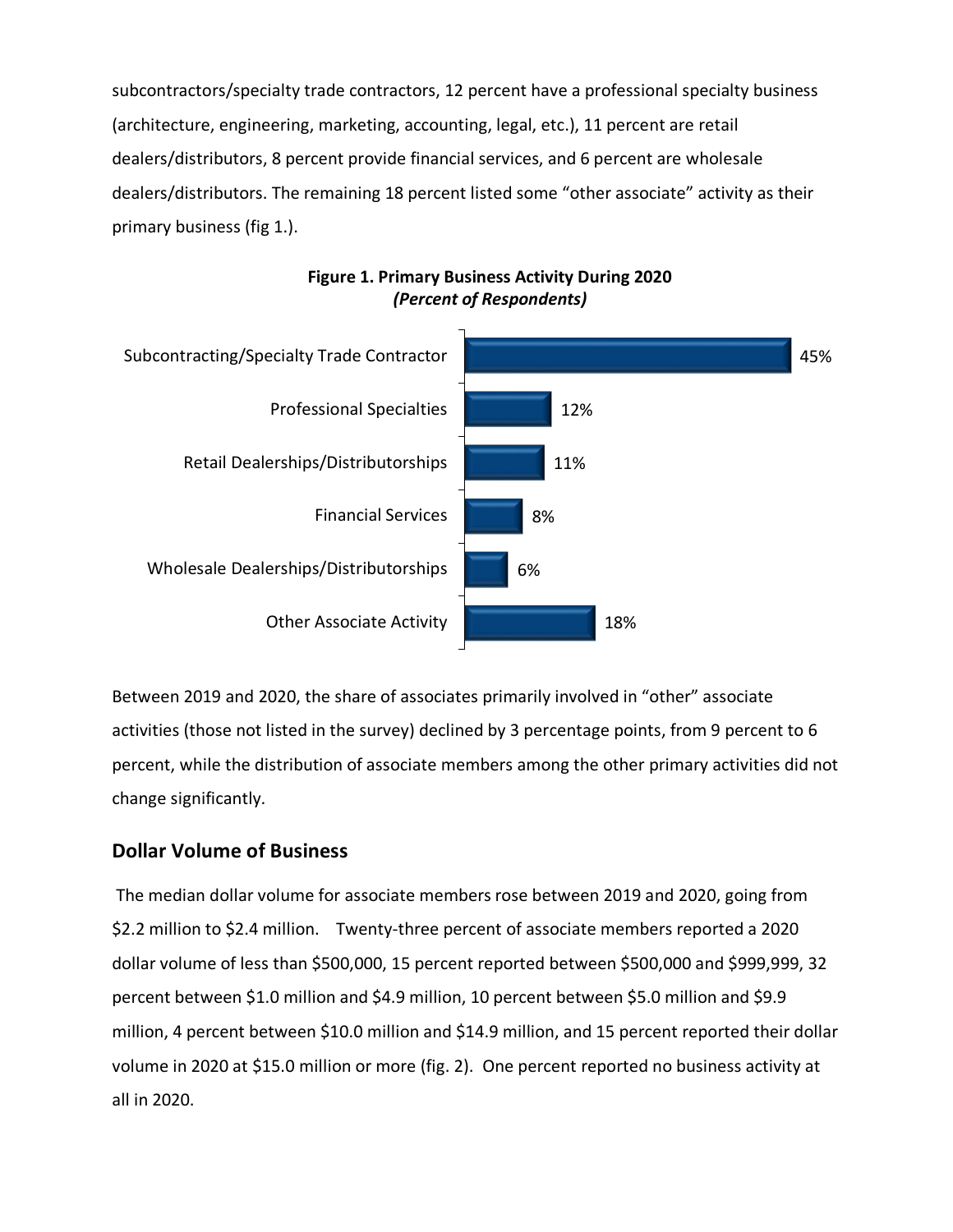

After rising steadily following the housing recession, associate members' median revenue has moved within a relatively narrow band over the past six years. The median was \$1.5 million a year or lower through 2012, then increased steadily to \$2.5 million in 2015. Since then associate members' median annual revenue has remained in a range between \$2.2 and \$2.6 million (fig. 3).



**Figure 3. Median Annual Revenue: HISTORY** *(Millions of dollars)*

Median dollar volume of business also varies considerably across the primary activities. For example, associates in wholesale dealerships/distributorships reported a median of \$10.0 million in 2020 revenue, compared to \$0.9 million for professional specialty members, \$1.6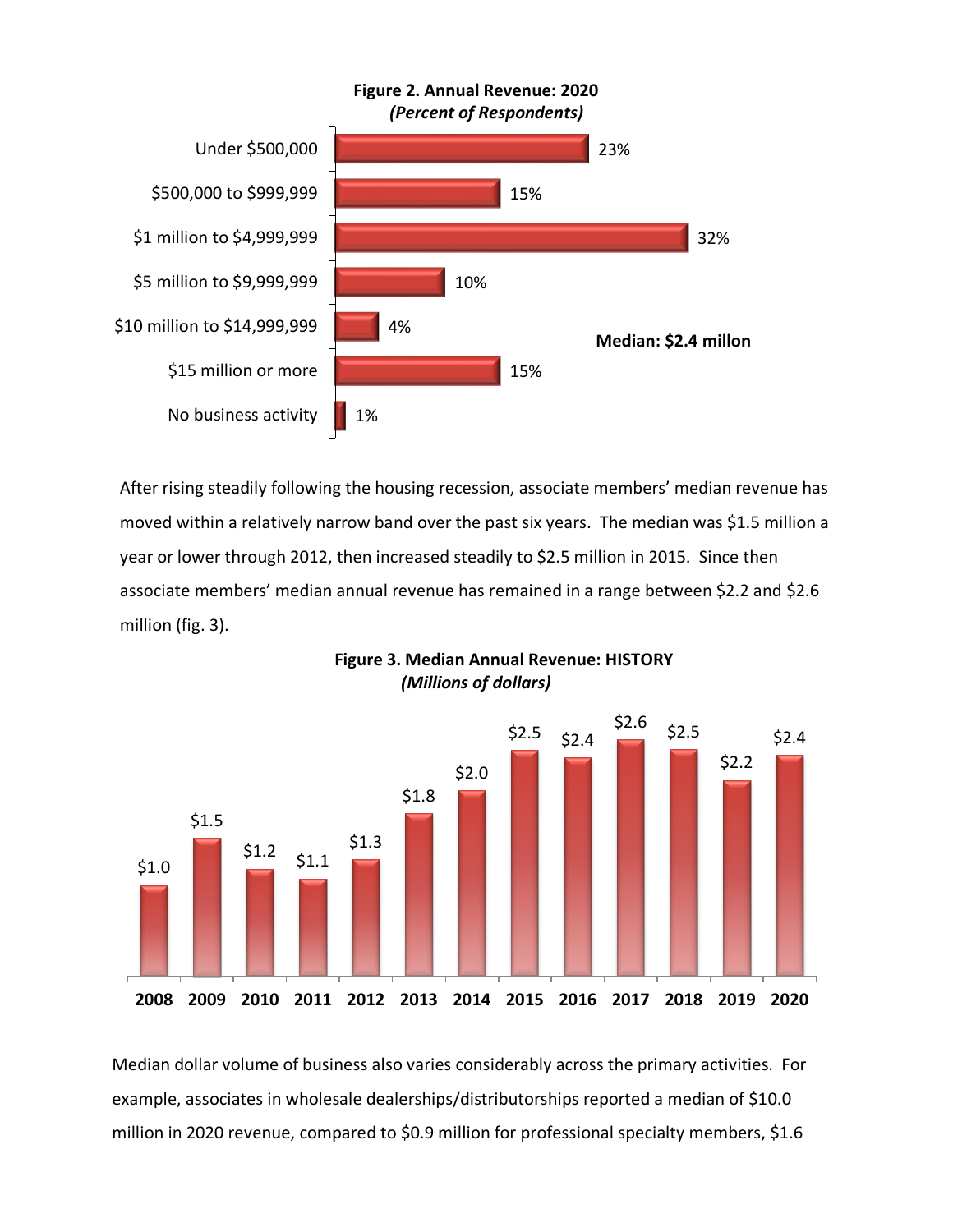million for subcontractor/specialty trade contractor members, \$2.8 million for members involved in some other associate activity, \$4.1 million for retail dealership/distributorship members, and \$5.8 million for financial services members.

#### **Employees**

Associate members reported that their companies carried an average of 83.9 employees on their payrolls in 2020, of which 18.1 were construction employees and 65.9 were nonconstruction employees. The median number of employees on payroll was 11. While only 1 percent of associate members reported having no employees on payroll, 7 percent reported 1 employee, 17 percent reported 2 to 4 employees, 21 percent reported 5 to 9 employees, 37 percent reported 10 to 49, 6 percent reported 50 to 99, and 10 percent reported 100 or more employees on their payroll in 2020 (fig. 4).



**Figure 4. Number of Employees on Payroll: 2020** *(Percent of Respondents)*

The average employee count remained steady in the mid-50s from 2009 to 2012, then rose to a range from the low-70s to the mid-80s from 2013 to 2017. Since then, volatility has increased, with the average employee count fluctuating from 110.6 in 2018, to 68.4 in 2019, and now to 83.9 in 2020. Although the coronavirus pandemic caused job losses across several associate-related industries, others, like retail and wholesale dealerships/distributorships, added employees to their payrolls in 2020, driving the overall average higher (fig. 5).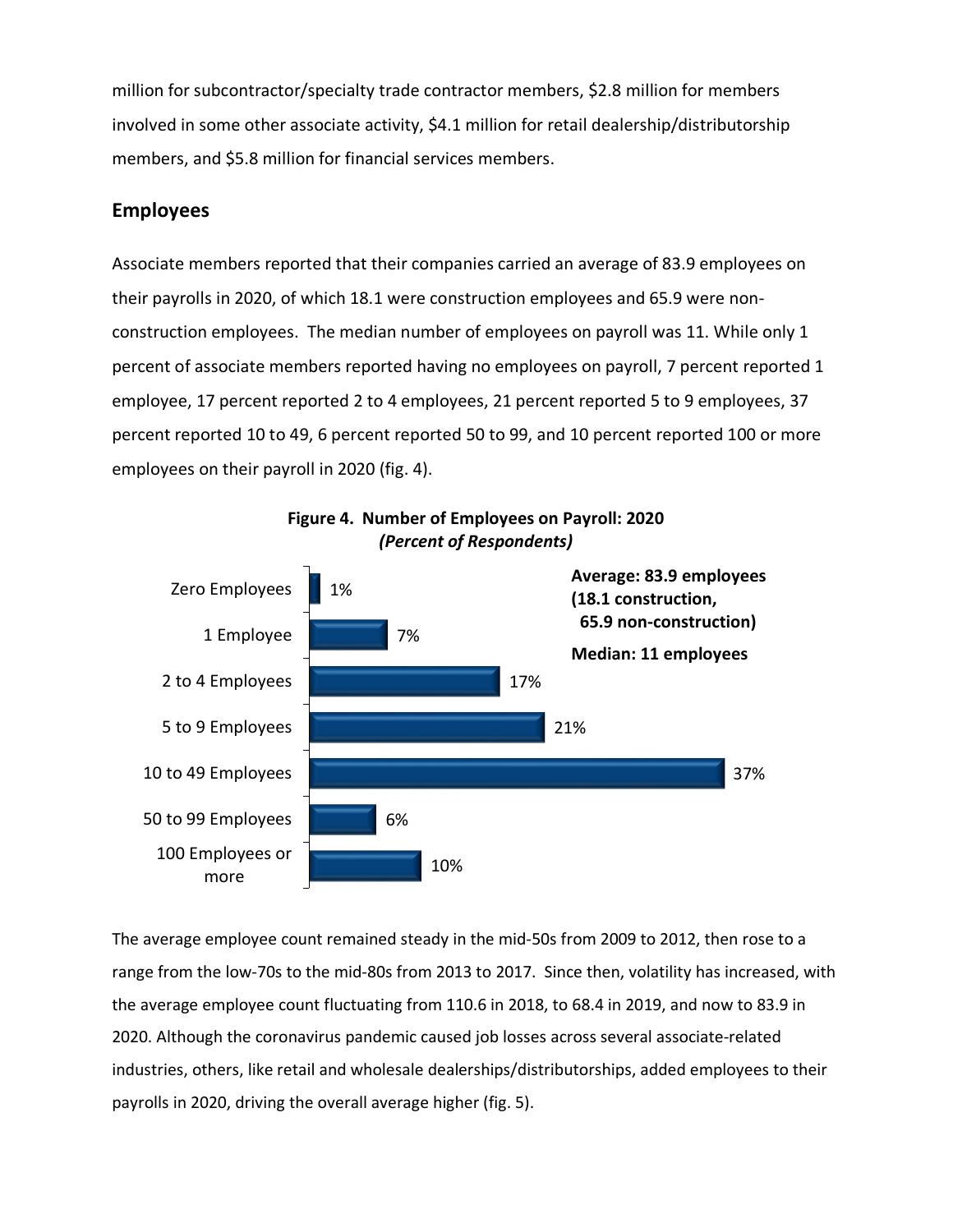

#### **Figure 5. Average Number of Employees on Payroll: HISTORY**

## **Contribution to the Development of Green/Sustainable Homes**

The NAHB census asked associate members if their companies contribute in any way to the development of green/sustainable homes. Thirty-eight percent of associates report that their companies contribute, while the remaining 62 percent do not (fig. 6).





The share of associate members reporting that their companies contribute to the development of green/sustainable homes varies significantly by primary activity. For example, 65 percent of associates in wholesale dealerships/distributorships report their companies contribute, compared to 16 percent in financial services, 35 percent in subcontracting/specialty trade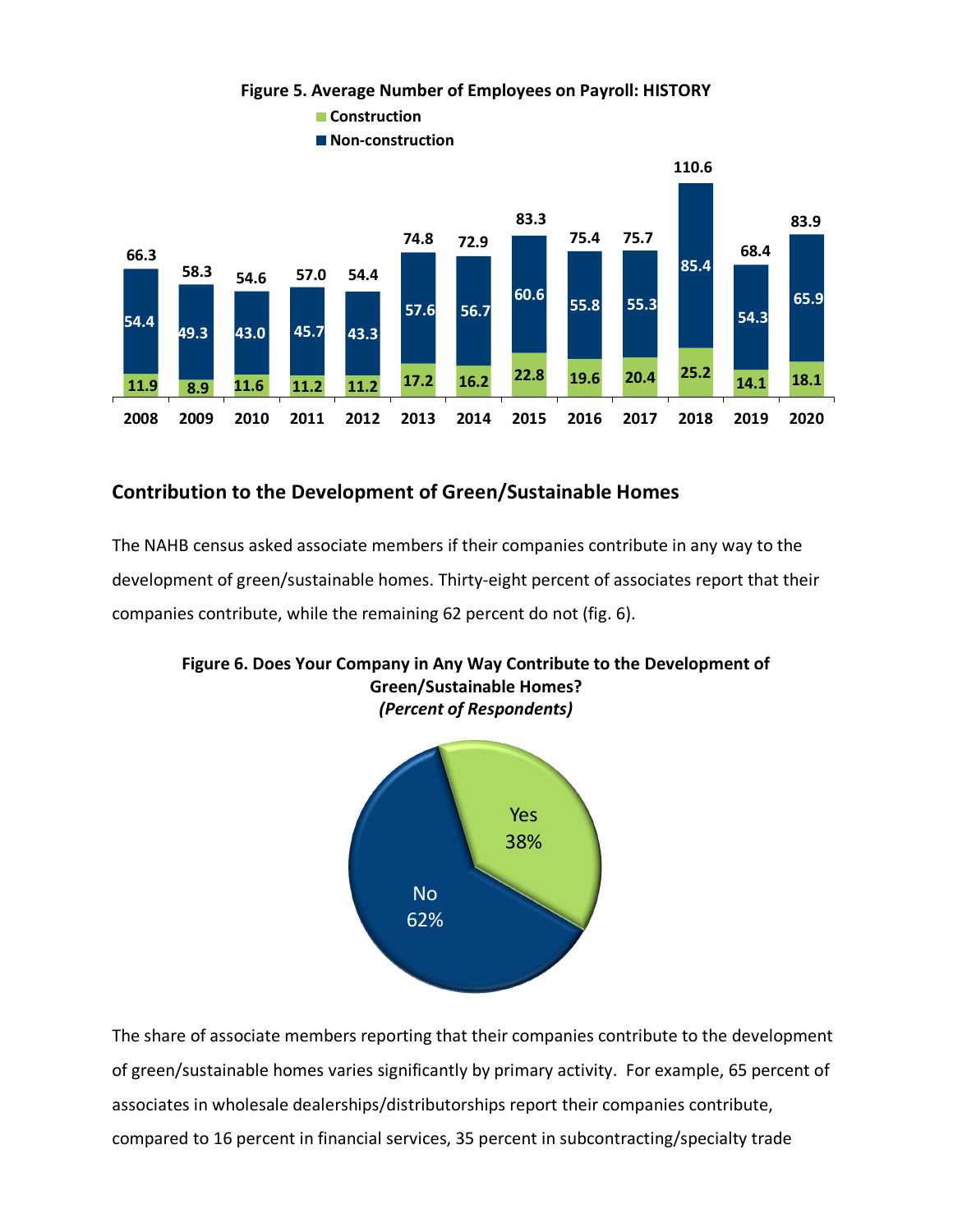contracting, 41 percent in other associate activities, and 44 percent each in the professional specialties and retail dealerships/distributorships.

The share of associate members who report their companies contribute to the development of sustainable/green homes is also positively related to the company's dollar volume of business. The share who contribute ranges from 29 percent of associates at companies with a dollar volume of less than \$500,000, to 56 percent among those with a dollar volume of \$15 million or more.

## **Age, Gender, Race and Ethnicity**

The median age of NAHB associate members in 2020 was 57 years. Less than 0.5 percent were under 25, 4 percent were 25 to 34 years old, 14 percent were 35 to 44, 26 percent were 45 to 54, 36 percent were 55 to 64, and 20 percent were 65 or older (fig. 7). The median age of associate members has increased over time. It was 50 in 2008, 52 or 53 between 2009 and 2011, 54 between 2012 and 2015, 55 or 56 between 2015 and 2019, and rose to 57 in 2020 (fig. 8).



#### **Figure 7. Age of Associate Members: 2020**  *(Percent of Respondents)*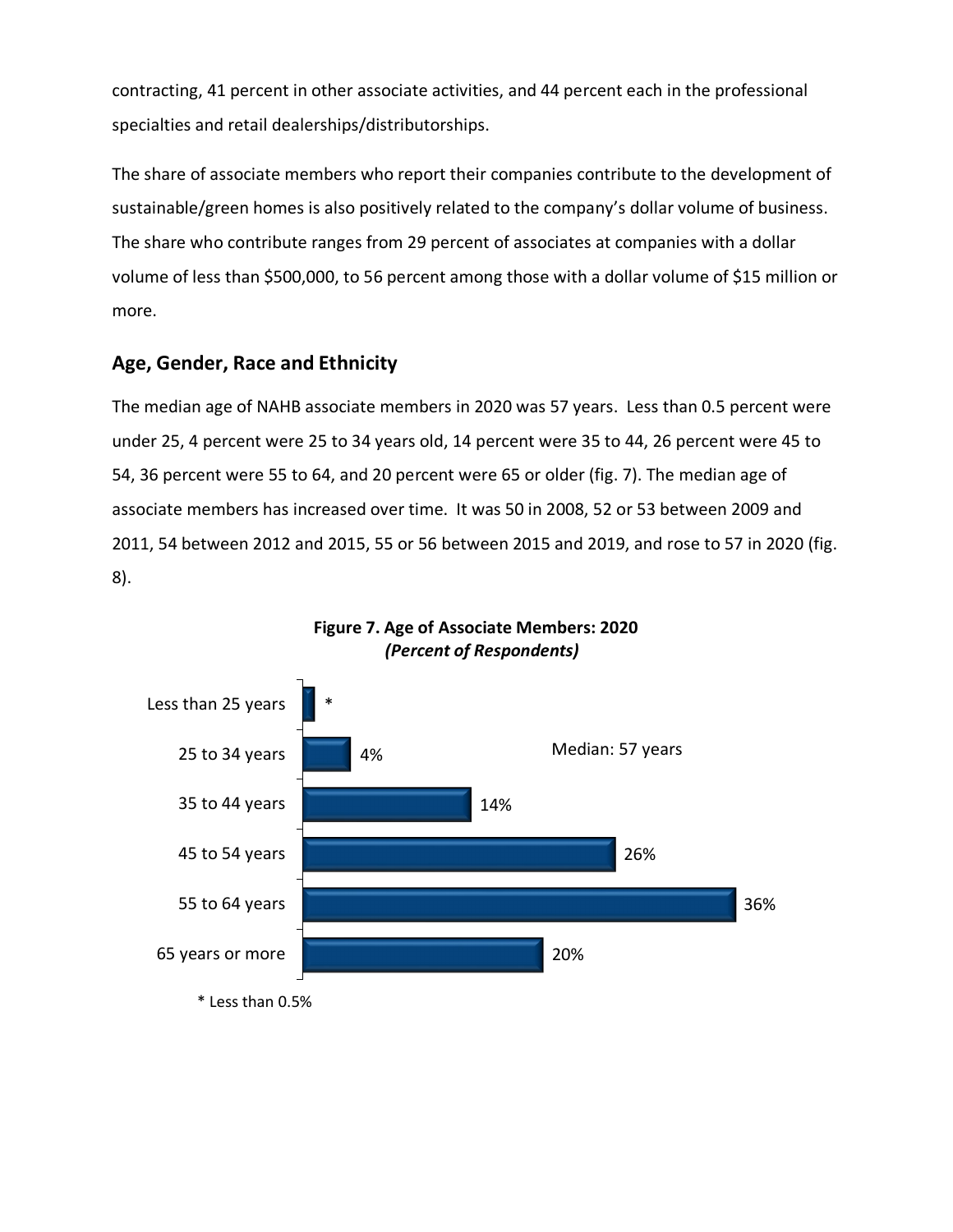

Twenty-four percent of NAHB's associate members are women, the highest female percentage since the revival of NAHB's Member Census in 2008. The female share stayed constant at 18 from 2009 through 2012, edged up to 19 percent in 2013, then to 20 percent from 2014 through 2016. It has since increased by one percentage point a year in each of the past four years (fig. 9).



**Figure 9. Female Share of Associate Members: HISTORY** *(Percent of Respondents)*

**Figure 8. Median Age of Associate Members: HISTORY** *(Percent of Respondents)*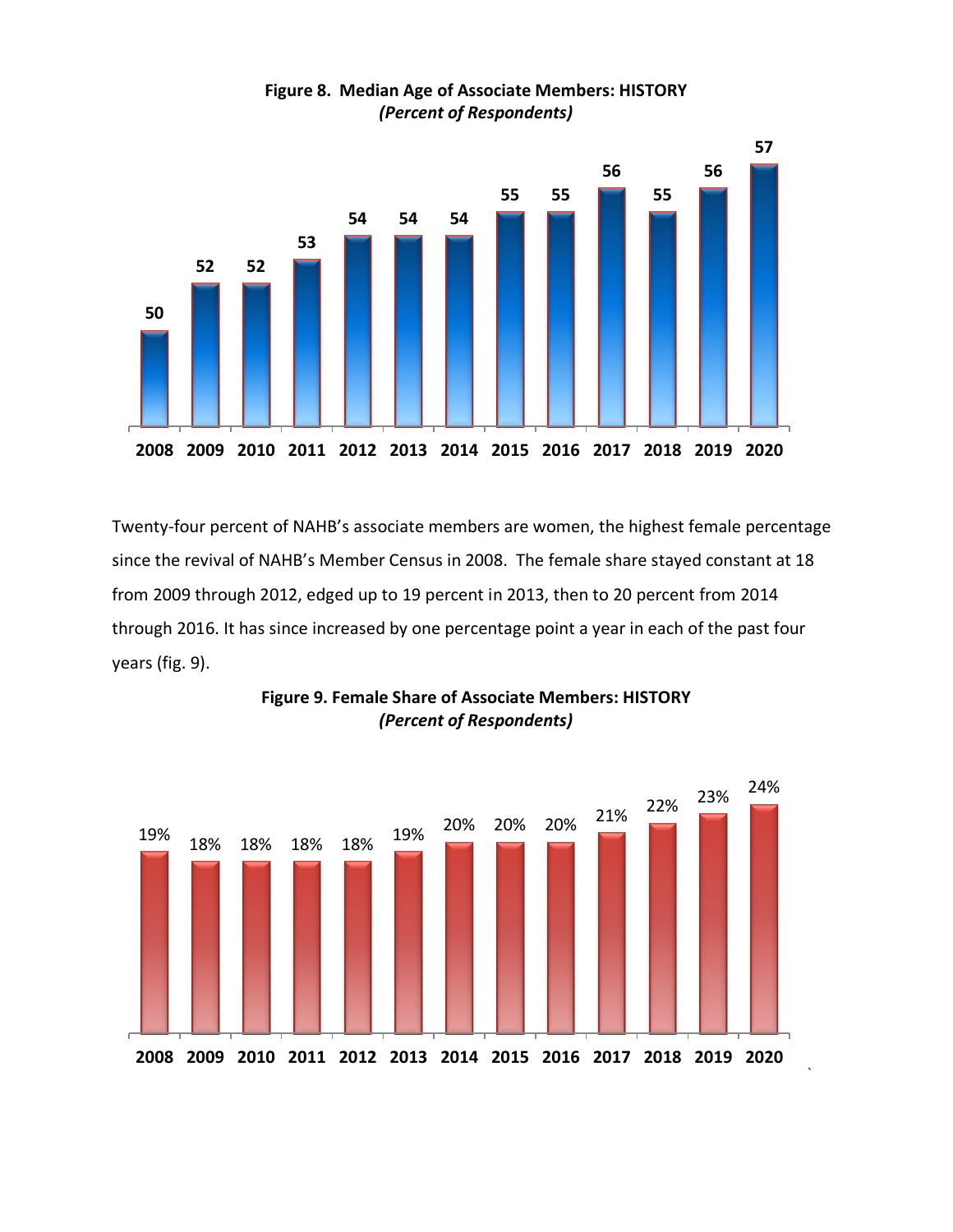The vast majority of NAHB's associate members are White. In the last Member Census, 96 percent identified themselves as White, alone; while only 1 percent each identified themselves as Black or African-American, alone; and as Asian, alone. Less than half a percent identified as American Indian or Alaska Native, alone; and as Pacific Islander, alone. Two percent of associates identified themselves as being part of some 'other' race and 1 percent identified as having two or more races. In terms of ethnicity, only 4 percent of associates identified themselves as being of Hispanic, Latino, or Spanish origin.

#### **Education**

Twelve percent of NAHB's associate members have an advanced degree (graduate school), while 41 percent have completed college, 24 percent have some college education, 7 percent have career technical training, 14 percent have completed high school, and 2 percent only have some high school education (fig. 10).



**Figure 10. Education Level of Associate Members: 2020** *(Percent of Respondents)*

The educational background of NAHB associate members has not changed significantly over time. Since the inception of this Census in 2008, half or more of associate members have reported having a higher-education degree (either undergraduate or graduate).

Following is a series of profiles: one for each of the major categories of NAHB's associate members.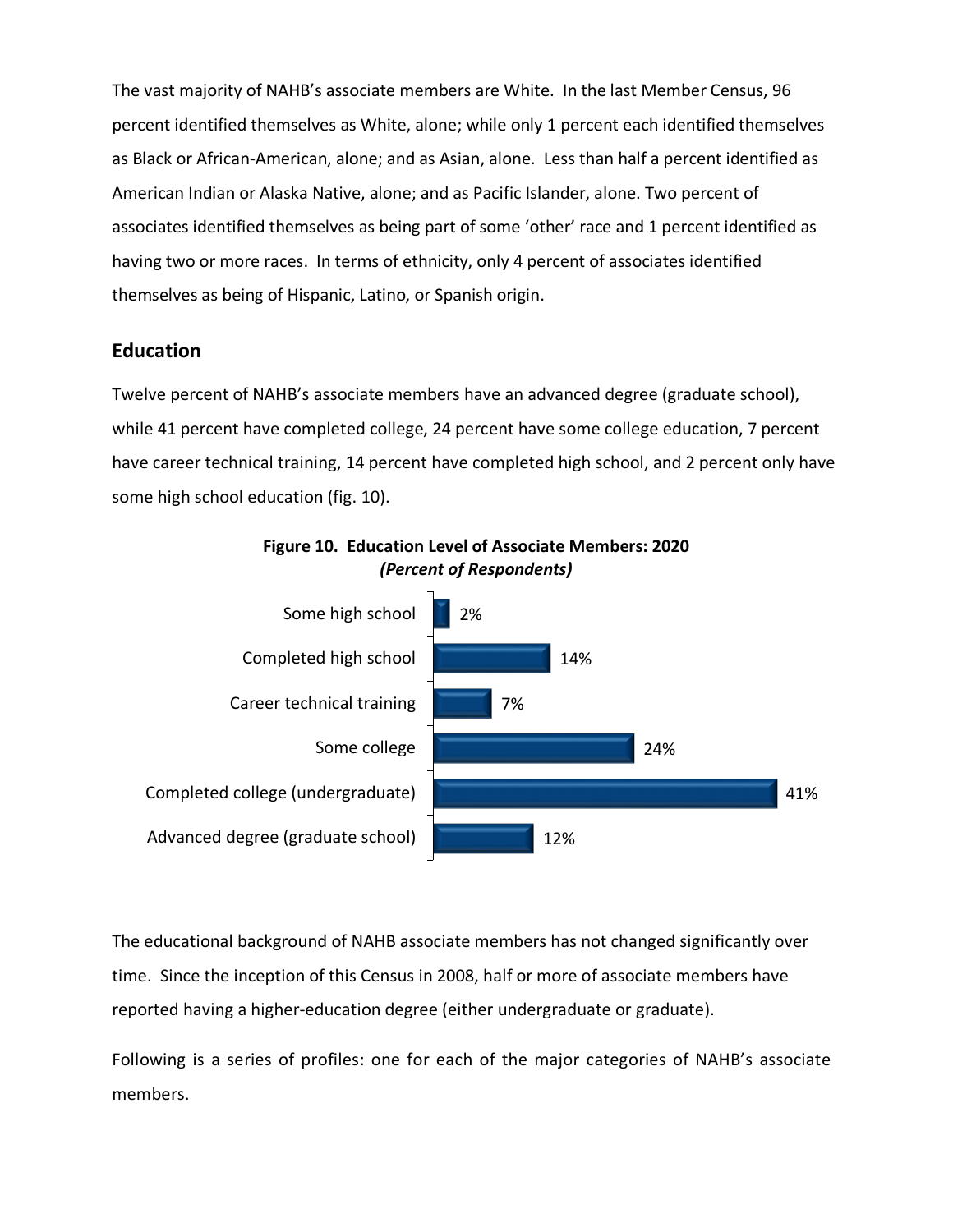|                                | 2008   | 2009   | 2010   | 2011   | 2012   | 2013   | 2014   | 2015   | 2016   | 2017   |
|--------------------------------|--------|--------|--------|--------|--------|--------|--------|--------|--------|--------|
| <b>Number</b><br>of<br>members | 49,382 | 44,351 | 42,070 | 34,574 | 30,974 | 32,160 | 28,802 | 32,441 | 33,795 | 31,639 |
|                                | 2018   | 2019   | 2020   |        |        |        |        |        |        |        |
|                                | 32,148 | 34,293 | 33,528 |        |        |        |        |        |        |        |

## **SUBCONTRACTING/SPECIALTY TRADE CONTRACTORS IN 2020**

## *Company Profile*

**1. Primary business activities covered are:** Carpentry work, Electrical work, Masonry, Stone work, Tile setting and Plastering, Landscaping, Plumbing, Heating and Air Conditioning, Roofing, Siding and Sheet Metal Work, Painting and Paper Hanging, Floor laying and other Floor work, Concrete work, Excavation work, Insulation work, Drywall Installation, Security Systems, Home Technology, and Other Subcontracting.

#### **2. No. of employees on payroll** *(Median)***:**

| <b>Construction Employees:</b>                                                                                |  |
|---------------------------------------------------------------------------------------------------------------|--|
| Non-construction Employees:                                                                                   |  |
| Total:                                                                                                        |  |
| . . In case, we have been contained as a sequence of the set of $\alpha$ , $\alpha$ and $\alpha$ and $\alpha$ |  |

*(Five percent of the subcontracting/specialty trade contractors have 50 to 99 employees and 4 percent have 100 employees or more.)*

|  |  |  | 3. Dollar volume of company's business activity (Median): |  | \$1,631,066 |
|--|--|--|-----------------------------------------------------------|--|-------------|
|--|--|--|-----------------------------------------------------------|--|-------------|

*(Five percent of the subcontracting/specialty trade contractors had \$15 million or more in business activity.)*

## *<sup>U</sup>Member Profile*

| 1. No. of years as a member of<br><b>NAHB</b> ( <i>Median</i> ): | 10 years                                                                                                                                     |
|------------------------------------------------------------------|----------------------------------------------------------------------------------------------------------------------------------------------|
| 2. Age $(Median)$ :                                              | 56 years                                                                                                                                     |
| 3. Gender:                                                       | <b>Male: 84%</b><br>Female: 16%                                                                                                              |
| 4. Race/Ethnicity:                                               | <b>White: 95%</b><br>Hispanic: 6%                                                                                                            |
| <b>5. Education:</b>                                             | 37% of subcontracting/special trade contractors have<br>completed college or have an advanced degree and<br>27% have some college education. |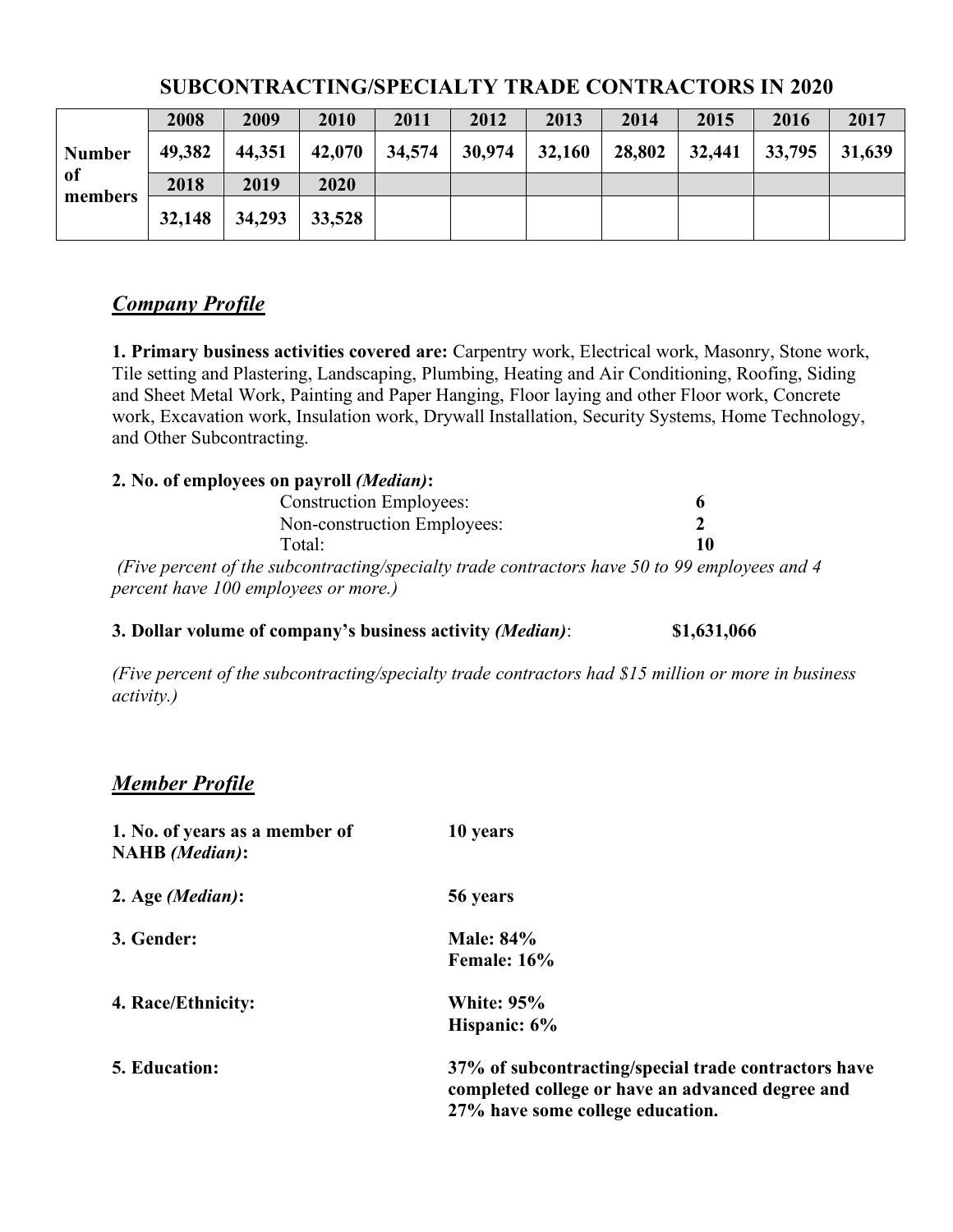|               | 2008 | 2009                                                                                     | 2010  | 2011 | 2012 | 2013 | 2014 | 2015 | 2016 | 2017 |
|---------------|------|------------------------------------------------------------------------------------------|-------|------|------|------|------|------|------|------|
| <b>Number</b> |      | $18,242$   19,609   12,652   10,789   10,754   10,502   10,744   10,265   10,261   9,512 |       |      |      |      |      |      |      |      |
| of            | 2018 | 2019                                                                                     | 2020  |      |      |      |      |      |      |      |
| members       |      | $10,286$   10,212                                                                        | 9,097 |      |      |      |      |      |      |      |

### **PROFESSIONAL SPECIALTY MEMBERS IN 2020**

## **Company Profile**

**1. Primary business activities covered are:** Accounting, Architecture, Engineering, Planning or Designing, Legal Services, Computer Products and Services, Marketing, Advertising or Public Relations, and Land Surveyor.

#### **2. No. of employees on payroll** *(Median)***:**

| <b>Construction Employees:</b> | $\leq$ |
|--------------------------------|--------|
| Non-construction Employees:    |        |
| Total:                         |        |

*(Seven percent of the professional specialty members have 50 to 99 employees and 10 percent have 100 employees or more.)*

#### **3. Dollar volume of company's business activity** *(Median)***: \$943,591**

*(Ten percent of the professional specialty members had \$15 million or more in business activity.)*

### *<sup>U</sup>Member Profile*

| 1. No. of years as a member of<br><b>NAHB</b> (Median): | 10 years                                                                                                                           |
|---------------------------------------------------------|------------------------------------------------------------------------------------------------------------------------------------|
| 2. Age $(Median)$ :                                     | 57 years                                                                                                                           |
| 3. Gender:                                              | <b>Male: 69%</b>                                                                                                                   |
|                                                         | Female: 31%                                                                                                                        |
| 4. Race/Ethnicity:                                      | <b>White: 96%</b>                                                                                                                  |
|                                                         | Hispanic: 4%                                                                                                                       |
| <b>5. Education:</b>                                    | 79% of professional specialty members have<br>completed college or have an advanced degree and<br>14% have some college education. |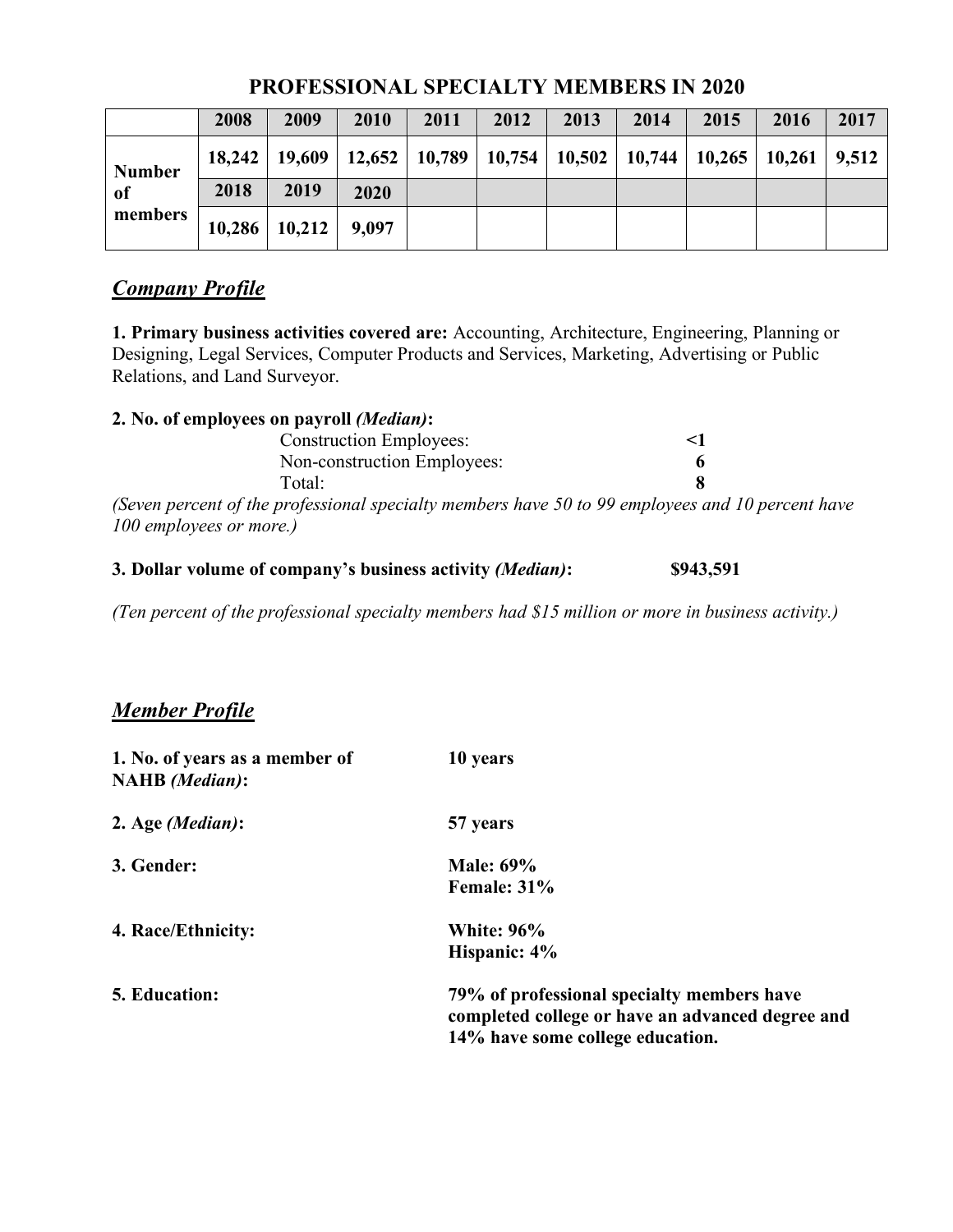| Number of | 2008  | 2009  | 2010                                       | 2011 | 2012 | 2013 | 2014 | 2015 | 2016                                                          | 2017 |
|-----------|-------|-------|--------------------------------------------|------|------|------|------|------|---------------------------------------------------------------|------|
|           |       |       | $18,776$   13,009   11,014   9,182   8,939 |      |      |      |      |      | $\vert 9,090 \vert 8,719 \vert 9,782 \vert 8,790 \vert 8,308$ |      |
| members   | 2018  | 2019  | 2020                                       |      |      |      |      |      |                                                               |      |
|           | 8,721 | 8,485 | 8,160                                      |      |      |      |      |      |                                                               |      |

**RETAIL DEALERSHIP/DISTRIBUTORS IN 2020**

# *<sup>U</sup>Company Profile*

**1. Primary business activities covered are:** Retail Appliances, Retail Building Materials/Lumber, Retail Floor Coverings, Retail Paint/Wall Coverings and Other Retail Dealerships.

| 2. No. of employees on payroll <i>(Median)</i> :                                                                            |    |
|-----------------------------------------------------------------------------------------------------------------------------|----|
| <b>Construction Employees:</b>                                                                                              | <1 |
| Non-construction Employees:                                                                                                 | g  |
| Total:                                                                                                                      | 14 |
| (Nine percent of the retail dealerships/distributors have 50 to 99 employees and 12 percent have 100<br>employees or more.) |    |

**3. Dollar volume of company's business activity** *(Median)*: **\$4,137,689**

*(Twenty-four percent of retail dealerships/distributors had \$15 million or more in business activity.)*

## *<sup>U</sup>Member Profile*

| 1. No. of years as a member of<br><b>NAHB</b> ( <i>Median</i> ): | 10 years                                                                                                                            |
|------------------------------------------------------------------|-------------------------------------------------------------------------------------------------------------------------------------|
| 2. Age $(Median)$ :                                              | 57 years                                                                                                                            |
| 3. Gender:                                                       | <b>Male: 74%</b><br>Female: 26%                                                                                                     |
| 4. Race/Ethnicity:                                               | <b>White: 98%</b><br>Hispanic: 2%                                                                                                   |
| <b>5. Education:</b>                                             | 48% of retail dealerships/distributors have completed<br>college or have an advanced degree and 29% have<br>some college education. |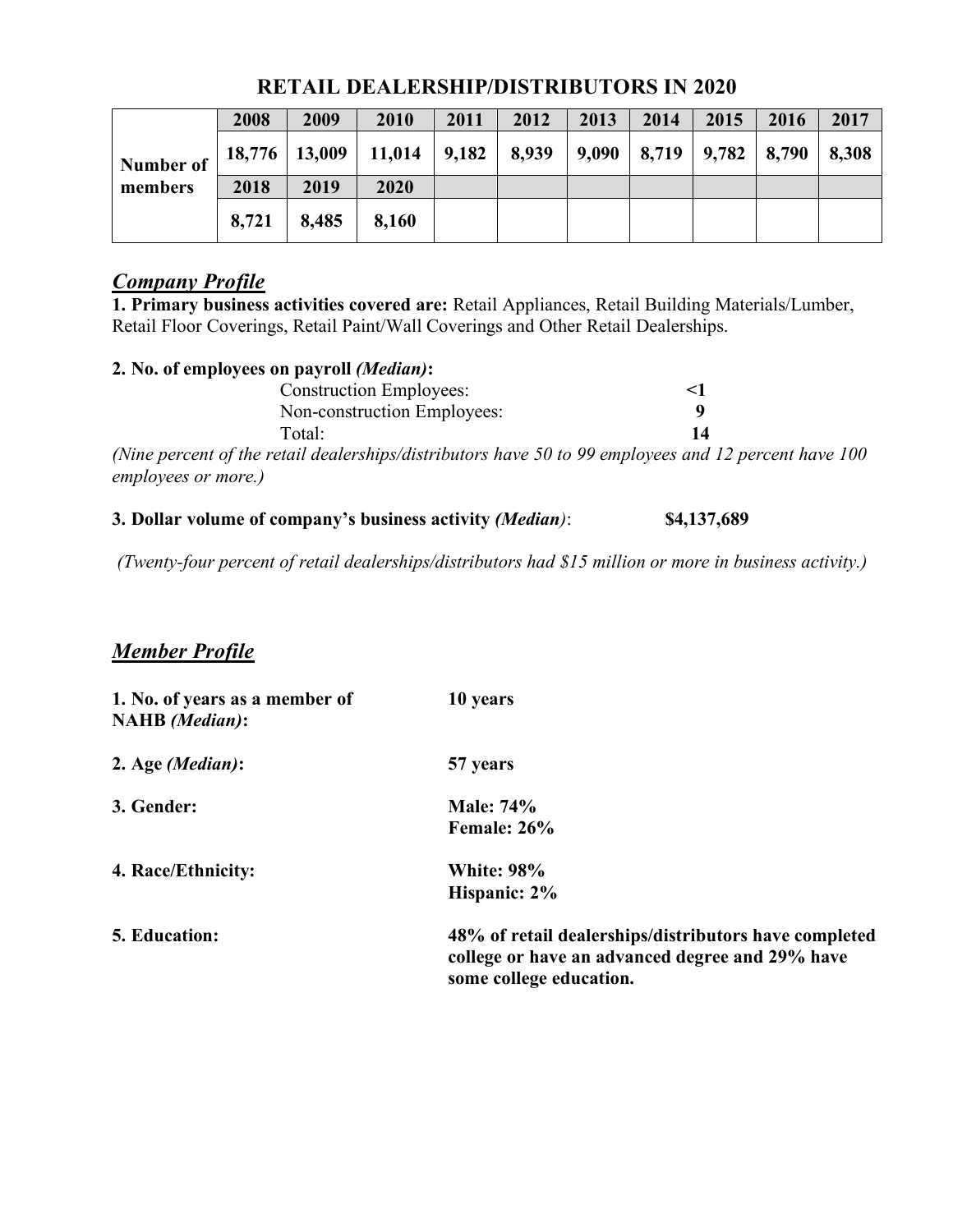|                      | 2008  | 2009                | 2010  | 2011  | 2012 | 2013                    | 2014 | 2015  | 2016  | 2017  |
|----------------------|-------|---------------------|-------|-------|------|-------------------------|------|-------|-------|-------|
| Number of<br>members |       | $11,974$   $11,197$ | 8,340 | 6,492 |      | $7,508$   8,426   8,710 |      | 8,492 | 7,714 | 7,180 |
|                      | 2018  | 2019                | 2020  |       |      |                         |      |       |       |       |
|                      | 7,941 | 6,402               | 5,887 |       |      |                         |      |       |       |       |

#### **FINANCIAL SERVICES MEMBERS IN 2020**

### **Company Profile**

**1. Primary business activities covered are:** Commercial Banking/Thrift Institution, Mortgage Banking and Insurance or Title Company.

#### **2. No. of employees on payroll** *(Median)***:**

| <b>Construction Employees:</b> | <1 |
|--------------------------------|----|
| Non-construction Employees:    | 15 |
| Total:                         | 15 |

*(Seven percent of financial services members have 50 to 99 employees and 22 percent have 100 employees or more.)*

|  | 3. Dollar volume of company's business activity (Median): | \$5,768,781 |
|--|-----------------------------------------------------------|-------------|
|  |                                                           |             |

*(Thirty-six percent of financial services members had \$15 million or more in business activity.)*

## *Member Profile*

| 1. No. of years as a member of<br><b>NAHB</b> (Median): | 10 years                                                                                                                       |
|---------------------------------------------------------|--------------------------------------------------------------------------------------------------------------------------------|
| 2. Age $(Median)$ :                                     | 57 years                                                                                                                       |
| 3. Gender:                                              | <b>Male: 68%</b><br>Female: 32%                                                                                                |
| 4. Race/Ethnicity:                                      | <b>White: 97%</b><br>Hispanic: 2%                                                                                              |
| <b>5. Education:</b>                                    | 74% of financial services members have completed<br>college or have an advanced degree and 20% have<br>some college education. |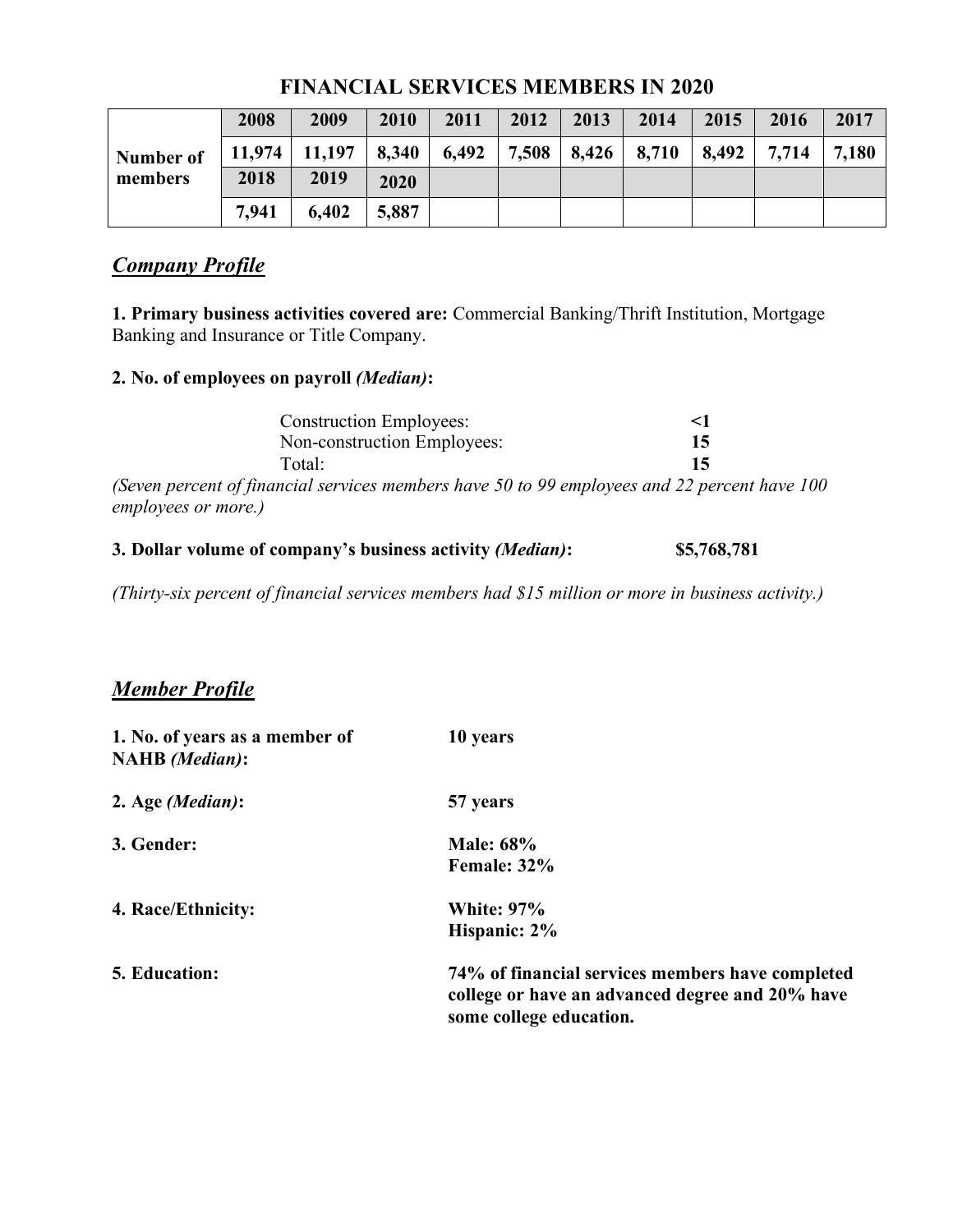|           | 2008  | 2009  | 2010  | 2011  | 2012 | 2013                                  | 2014 | 2015 | 2016 | 2017  |
|-----------|-------|-------|-------|-------|------|---------------------------------------|------|------|------|-------|
| Number of | 5,676 | 6,734 | 5,453 | 4,300 |      | 4,759   4,384   4,644   4,466   3,889 |      |      |      | 3,685 |
| members   | 2018  | 2019  | 2020  |       |      |                                       |      |      |      |       |
|           | 3,828 | 3,467 | 4,298 |       |      |                                       |      |      |      |       |

### **WHOLESALE DEALERSHIPS/DISTRIBUTORS IN 2020**

## **Company Profile**

**1. Primary business activities covered are:** Wholesale Appliances, Wholesale Building Materials/Lumber, Wholesale Floor Coverings, Wholesale Paint/Wall Coverings and Other Wholesale Dealerships.

#### **2. No. of employees on payroll** *(Median)***:**

| <b>Construction Employees:</b> | <1 |
|--------------------------------|----|
| Non-construction Employees:    | 16 |
| Total:                         | 22 |

*(Twelve percent of the wholesale dealerships/distributors have 50 to 99 employees and 22 percent have 100 employees or more.)*

### **3. Dollar volume of company's business activity** *(Median)***: \$9,998,344**

*(Thirty-eight percent of wholesale dealerships/distributors had \$15 million or more in business activity.)*

## *Member Profile*

| 1. No. of years as a member of<br><b>NAHB</b> (Median): | 11 years                                                                                                                               |
|---------------------------------------------------------|----------------------------------------------------------------------------------------------------------------------------------------|
| 2. Age $(Median)$ :                                     | 54 years                                                                                                                               |
| 3. Gender:                                              | <b>Male: 80%</b><br>Female: 20%                                                                                                        |
| 4. Race/Ethnicity:                                      | <b>White: 97%</b><br>Hispanic: 1%                                                                                                      |
| <b>5. Education:</b>                                    | 66% of wholesale dealerships/distributors have<br>completed college or have an advanced degree and<br>23% have some college education. |